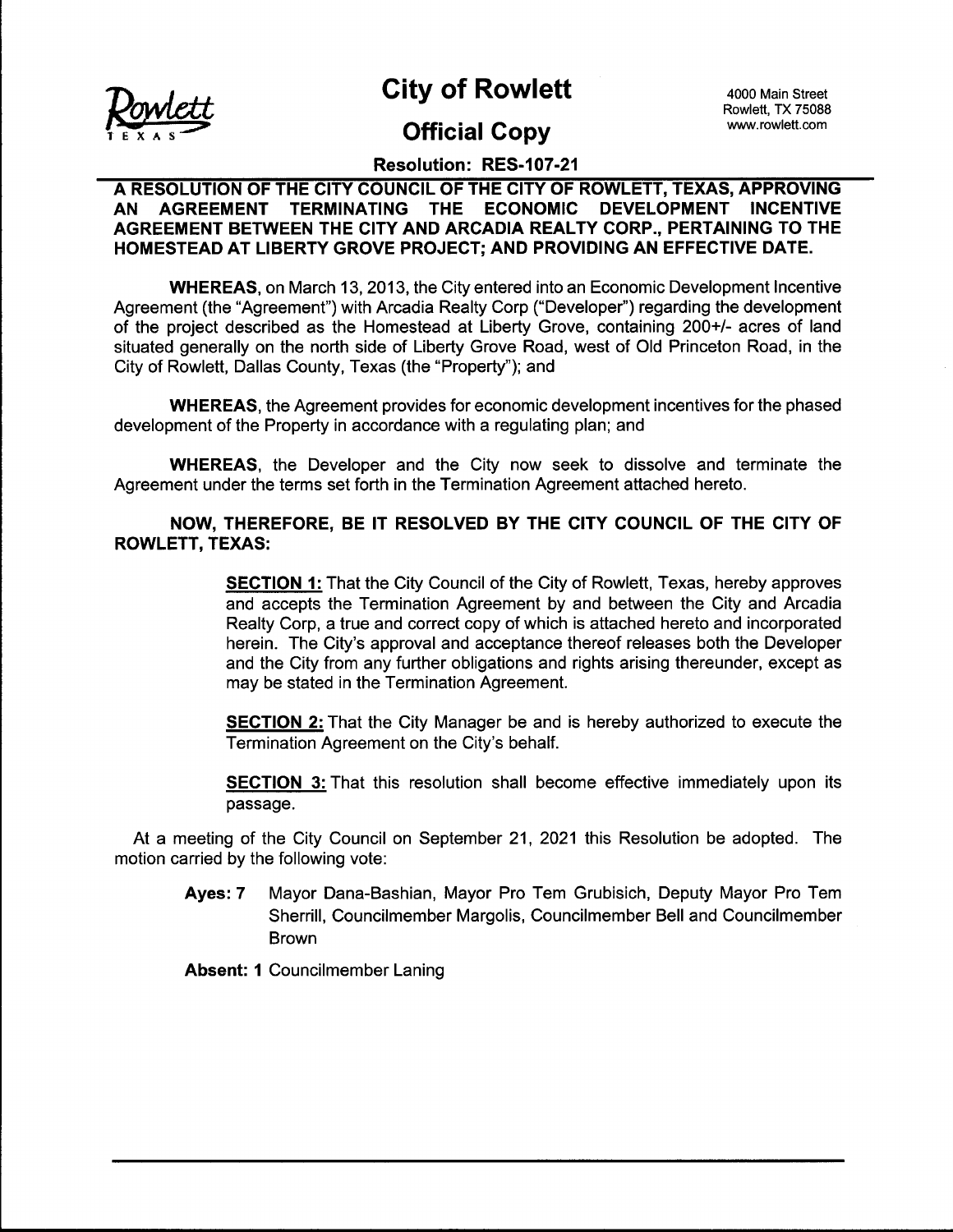Approved by Tammy Lem-Paskian

Date September 21, 2021

Approved to form by **Gity Attorney** 

*Allamander* 

Date September 21, 2021

soe<br>Vallmark Cę راني Secretary<br>په په

 $\overline{\mathbf{r}}$ 

Date September 21, 2021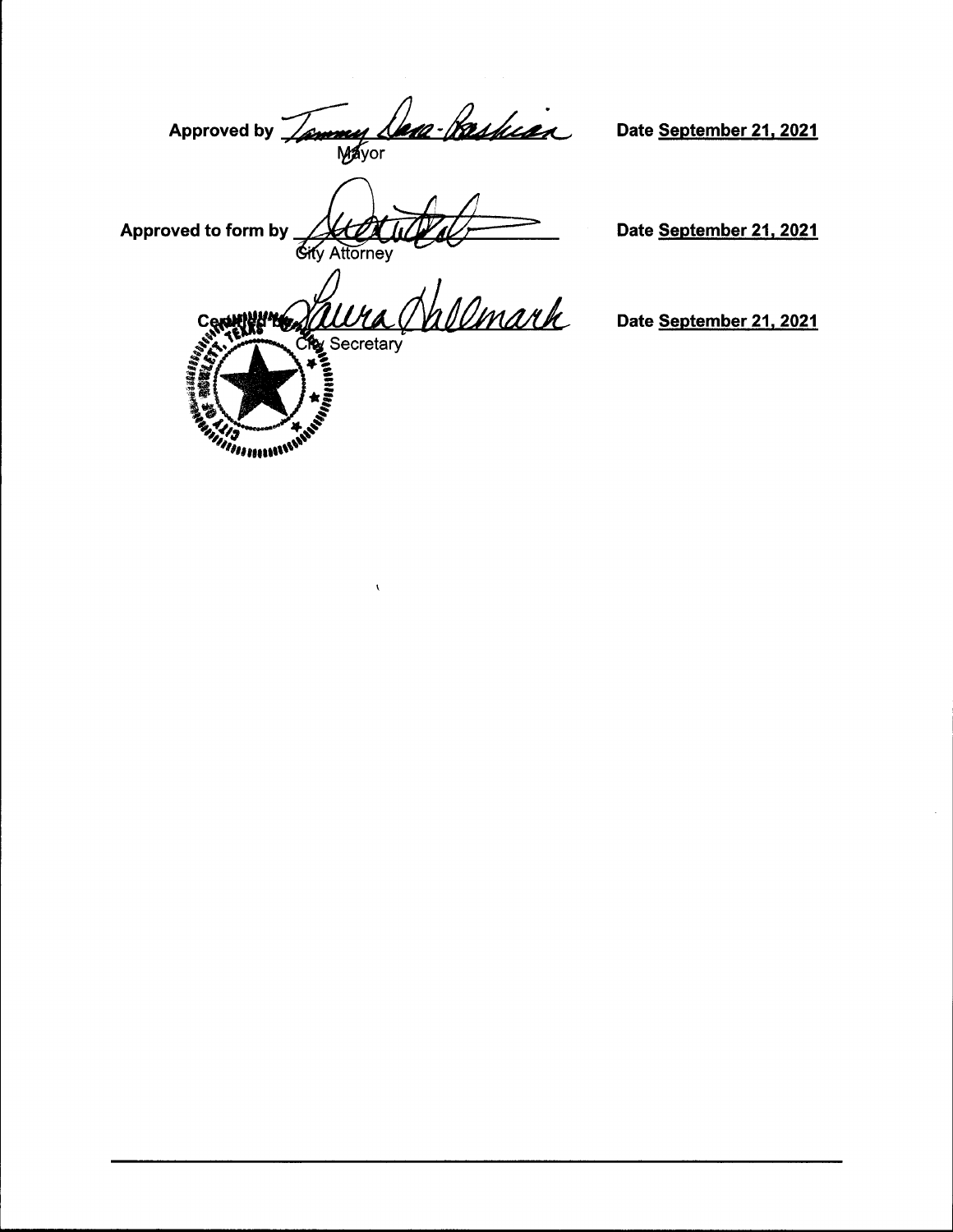STATE OF TEXAS ş § **COUNTY OF DALLAS**  $\hat{\mathbf{S}}$ 

#### MUTUAL TERMINATION AGREEMENT

This Mutual Termination Agreement (this "Agreement") is entered into as of the last date of signing hereof (the "Effective Date") between the City of Rowlett, Texas, a Texas municipal corporation, (the "City"), and Arcadia Realty Corp., a Texas corporation, ("Arcadia Realty"), each acting by and through its duly authorized representatives.

#### RECITALS

WHEREAS, on March 13, 2013, the City entered into an Economic Development Incentive Agreement (the "Development Agreement") with Arcadia Realty Corp ("Developer") regarding the development of the project described as the Homestead at Liberty Grove, containing 200+/- acres of land situated generally on the north side of Liberty Grove Road, west of Old Princeton Road, in the City of Rowlett, Dallas County, Texas (the "Property"); and

WHEREAS, the Agreement provides for economic development incentives for the phased development of the Property in accordance with a regulating plan; and

WHEREAS, although no party is in default of any term or condition of the Development Agreement, the conditions and circumstances prevalent at the time the Development Agreement was entered into have changed; and

WHEREAS, the Developer and the City now seek to dissolve and terminate the Agreement under the terms set forth in this Agreement, as provided by Section 5.1(a) of the Development Agreement.

NOW, THEREFORE, for and in consideration ofthe provisions hereof and other goo and valuable consideration, the receipt and sufficiency of which are acknowledged, the parties agree as follows:

1. The Economic Development Incentive Agreement of March 13, 2013 be and is hereby dissolved and terminated. The rights, duties and obligations of the parties arising under the Development Agreement are hereby terminated, and the parties release, acquit, and forever discharge each other from any and all claims, obligations, and demands that the parties have or may have against each other arising under the Development Agreement, including but not limited to the City's obligations to pay grants or waive fees under Article 2, the Developer's performance obligations under Article 3, the City's right of recapture under Section 5.2, and any contractual obligation of Arcadia Realty arising under the Development Agreement to develop the Property according to the Regulating Plan recited therein.

2. The parties acknowledge that the Developer has requested an amendment to the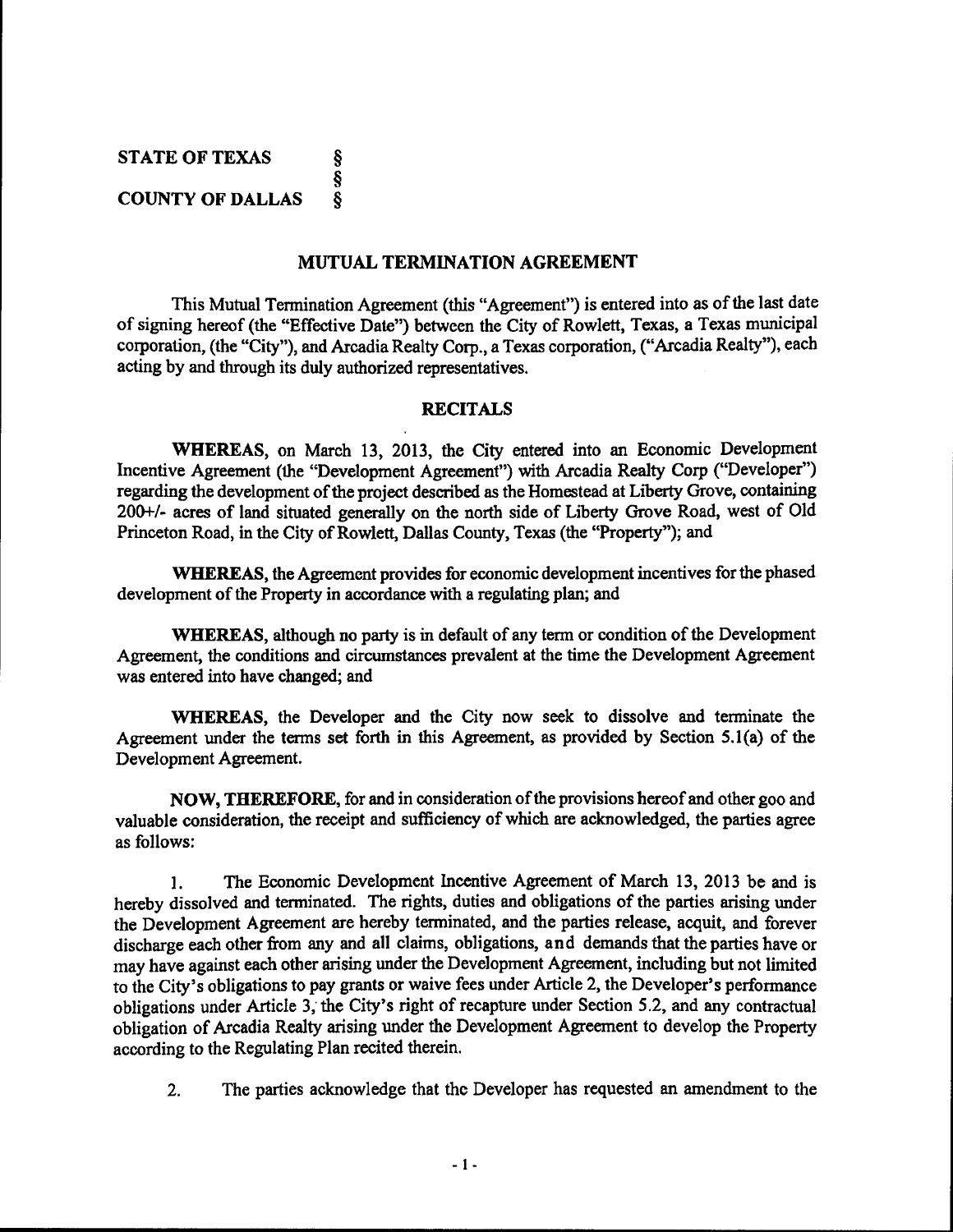Regulating Plan and that the City shall administratively consider approval or denial thereof in accordance with the City's Form Based Code zoning regulations and ordinances.

3. Each party represents and warrants that it has full capacity and authority to grant all rights and assume all obligations that it has granted and assumed under this Agreement; and that the person or persons executing this Agreement on its behalf has been duly authorized to do so. This Agreement may be executed in one or more counterparts, each of which shall be deemed an original and all of which shall constitute one and the same document.

EFFECTIVE as of the last date signed below.

CITY OF ROWLETT, TEXAS

By Bran  $f$ ulm Date: 9-23-21

Brian Funderburk, City Manager

**ATAEST:** allmark ity Secretary

ARCADIA REALTY CORP.  $Bv$ i<br>!} Villiam Gřetema

Chairman, Board of Directors

Date:  $0.99/30/202/$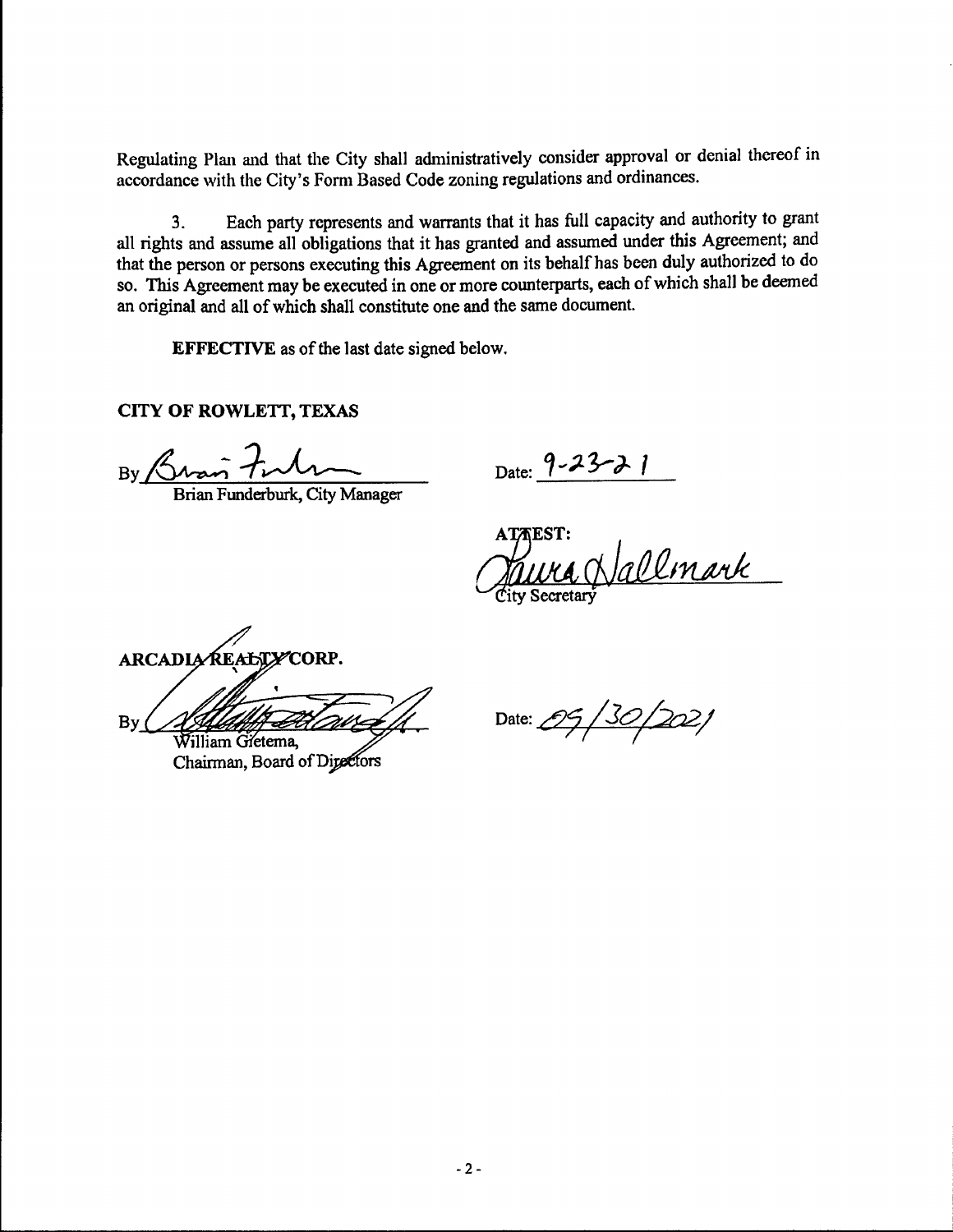STATE OF TEXAS ş § **COUNTY OF DALLAS** Ş

#### MUTUAL TERMINATION AGREEMENT

This Mutual Termination Agreement (this "Agreement") is entered into as of the last date of signing hereof (the "Effective Date") between the City of Rowlett, Texas, a Texas municipal corporation, (the "City"), and Arcadia Realty Corp., a Texas corporation, ("Arcadia Realty"), each acting by and through its duly authorized representatives.

#### RECITALS

WHEREAS, on March 13, 2013, the City entered into an Economic Development Incentive Agreement (the "Development Agreement") with Arcadia Realty Corp ("Developer") regarding the development of the project described as the Homestead at Liberty Grove, containing 200+/- acres of land situated generally on the north side of Liberty Grove Road, west of Old Princeton Road, in the City of Rowlett, Dallas County, Texas (the "Property"); and

WHEREAS, the Agreement provides for economic development incentives for the phased development of the Property in accordance with a regulating plan; and

WHEREAS, although no party is in default of any term or condition of the Development Agreement, the conditions and circumstances prevalent at the time the Development Agreement was entered into have changed; and

WHEREAS, the Developer and the City now seek to dissolve and terminate the Agreement under the terms set forth in this Agreement, as provided by Section  $5.1(a)$  of the Development Agreement.

NOW, THEREFORE, for and in consideration of the provisions hereof and other goo and valuable consideration, the receipt and sufficiency of which are acknowledged, the parties agree as follows:

1. The Economic Development Incentive Agreement of March 13, 2013 be and is hereby dissolved and terminated. The rights, duties and obligations of the parties arising under the Development Agreement are hereby terminated, and the parties release, acquit, and forever discharge each other from any and all claims, obligations, and demands that the parties have or may have against each other arising under the Development Agreement, including but not limited to the City's obligations to pay grants or waive fees under Article 2, the Developer's performance obligations under Article 3, the City's right of recapture under Section 5.2, and any contractual obligation of Arcadia Realty arising under the Development Agreement to develop the Property according to the Regulating Plan recited therein.

2. The parties acknowledge that the Developer has requested an amendment to the